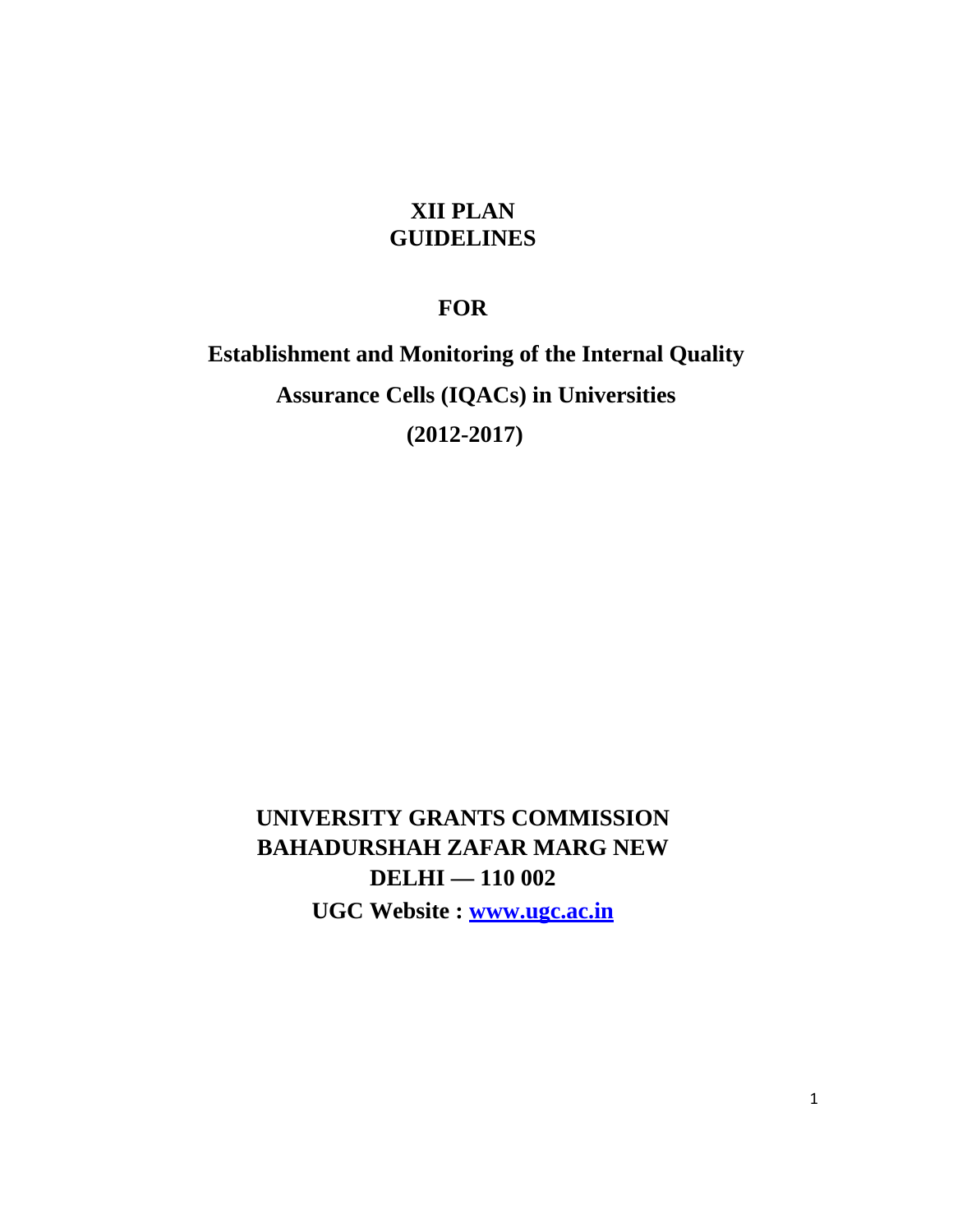# **Guidelines for the Establishment and Monitoring of the Internal Quality Assurance Cells (IQACs) in Universities**

#### **Introduction**

The University Grants Commission (UGC), established in November 1956 as a statutory body of the Government of India through an Act of Parliament, has the unique distinction of being the only grant-giving agency in the country which has been vested with two responsibilities: that of providing funds and that of coordination, determination and maintenance of standards in institutions of higher education.

The UGC's mandate includes Promoting and coordinating university education; Determining and maintaining standards of teaching, examination and research in Universities; Framing regulations on minimum standards of education; Monitoring developments in the field of collegiate and university education; Disbursing grants to the Universities and Colleges; Serving as a vital link between the Union and State Governments and institutions of higher learning; Advising the Central and State Governments on the measures necessary for improvement of university education. To monitor standards of the higher educational institutions it has established the National Assessment and Accreditation Council (NAAC) as an autonomous body, under section 12 (ccc) of its Act in September 1994. NAAC is entrusted with the task of performance evaluation, assessment and accreditation of Universities and Colleges in the Country. The philosophy of NAAC is ameliorative and enabling rather than punitive or judgmental, so that all constituencies of institutions of higher learning are empowered to maximize their resources, opportunities and capabilities.

NAAC has been instilling a momentum of quality consciousness amongst Higher Educational Institutions (HEIs or 'Institutions'), aiming for continuous improvement. NAAC is triggering a 'Quality Culture' among the various constituents of the HEI, as well as enhancing the awareness of Institutional Quality Assurance with all stakeholders.

The prime agenda of NAAC is to Assess and Accredit Institutions of higher learning with an objective of helping them to work continuously to improve the quality of education. Assessment is a performance evaluation of an HEI and /or its units and is accomplished through a process based on self-study and peer review using defined criteria. Accreditation refers to the certification given by NAAC which is valid for a period of five years. NAAC accredits UGC 2(f) & 12B as well as non 2(f) & 12B HEIs.

All stakeholders have to be fully engaged in the endeavour of quality assurance of the HEIs. Therefore, it is imperative that HEIs are motivated to establish their own internal mechanisms for sustenance, assurance and enhancement of the quality culture of education imparted by them. It is significant that such internalization of quality would be invaluable in the enhancement of quality within the institution. The efficacy of external quality assessment would therefore be determined by the effectiveness of such institutional internal quality systems and processes.

At the instance of NAAC many Universities have established the Internal Quality Assurance Cell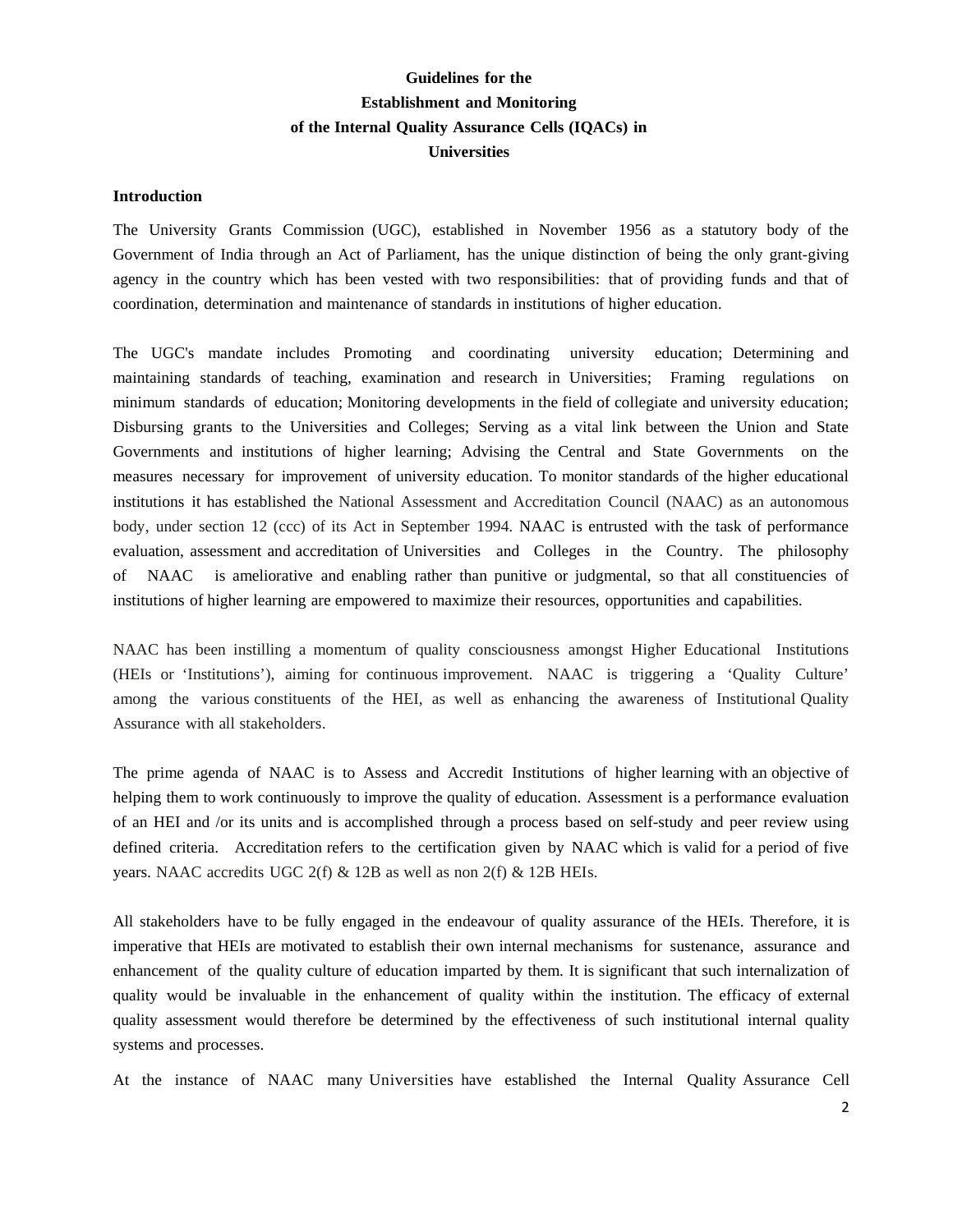(IQAC) as a post accreditation quality sustenance activity. The experience of NAAC reveals that the IQAC in these institutions are proactive and functioning in a healthy way. Based on this success story, from 1<sup>st</sup> April 2007 onwards NAAC is propagating to have such a mechanism created prior to the accreditation in all the Universities which would help establishing quality culture in them. The UGC has recognized this initiative and it has taken a policy decision to direct all Universities to establish IQACs for which it has decided to provide seed financial assistance.

#### **Coverage**

All u niversities established and/or incorporated by or under a Central Act, a Provincial Act or a State Act and an institution declared Deemed to be University under Section 3 of UGC Act, covered under Section 12B of the UGC Act, 1956 and declared fit to receive general institutional development grants.

#### **Part- A: Guidelines to Establish Internal Quality Assurance Cells (IQACs) in Universities**

Maintaining the momentum of quality consciousness is crucial in Universities. Internal Quality Assurance Cell, in fact, is conceived as a mechanism to build and ensure a quality culture at the institutional level. Every University should have an internal quality assurance system, with appropriate structure and processes, and with enough flexibility to meet the diverse needs of the stakeholders. The internal quality assurance mechanism of the University may be called "Internal Quality Assurance Cell (IQAC)". The IQAC is meant for planning, guiding and monitoring Quality Assurance (QA) and Quality Enhancement (QE) activities of the University.

The IQAC may channelize and systematize the efforts and measures of an institution towards academic excellence. It should not be yet another hierarchical structure or record-keeping exercise in the University; it would be a facilitative and participative organ of the University. The IQAC should become a driving force for ushering in quality by working out intervention strategies to remove deficiencies and enhance quality.

#### **The IQAC Structure**

The IQAC shall be constituted under the chairmanship of the Vice Chancellor of the University. He/ She may be assisted by a Director who shall be a senior faculty member. This position may be held as an additional charge by the faculty member concerned, or a new position of a full-time Director may be created and a person is selected and appointed or a senior faculty member is posted by redeployment.

#### **Composition of the IQAC**

The IQAC shall have the following composition:

|  | a) Vice Chancellor of the University | – Chairperson |
|--|--------------------------------------|---------------|
|--|--------------------------------------|---------------|

- b) Eight senior teachers and one senior administrative official Members
- c) Three external experts on Quality Management/Industry/ Local Community Members
- d) Director of IOAC Member Secretary

The members at b) and c) of the above shall be nominated by the Vice Chancellor in consultation with the Academic Council of the University. The membership of such nominated members shall be for a period of two years. The IQAC should meet at least once in a quarter. The quorum for the meeting shall be two-third of the total number of members. The agenda, minutes and Action Taken Reports are to be documented with official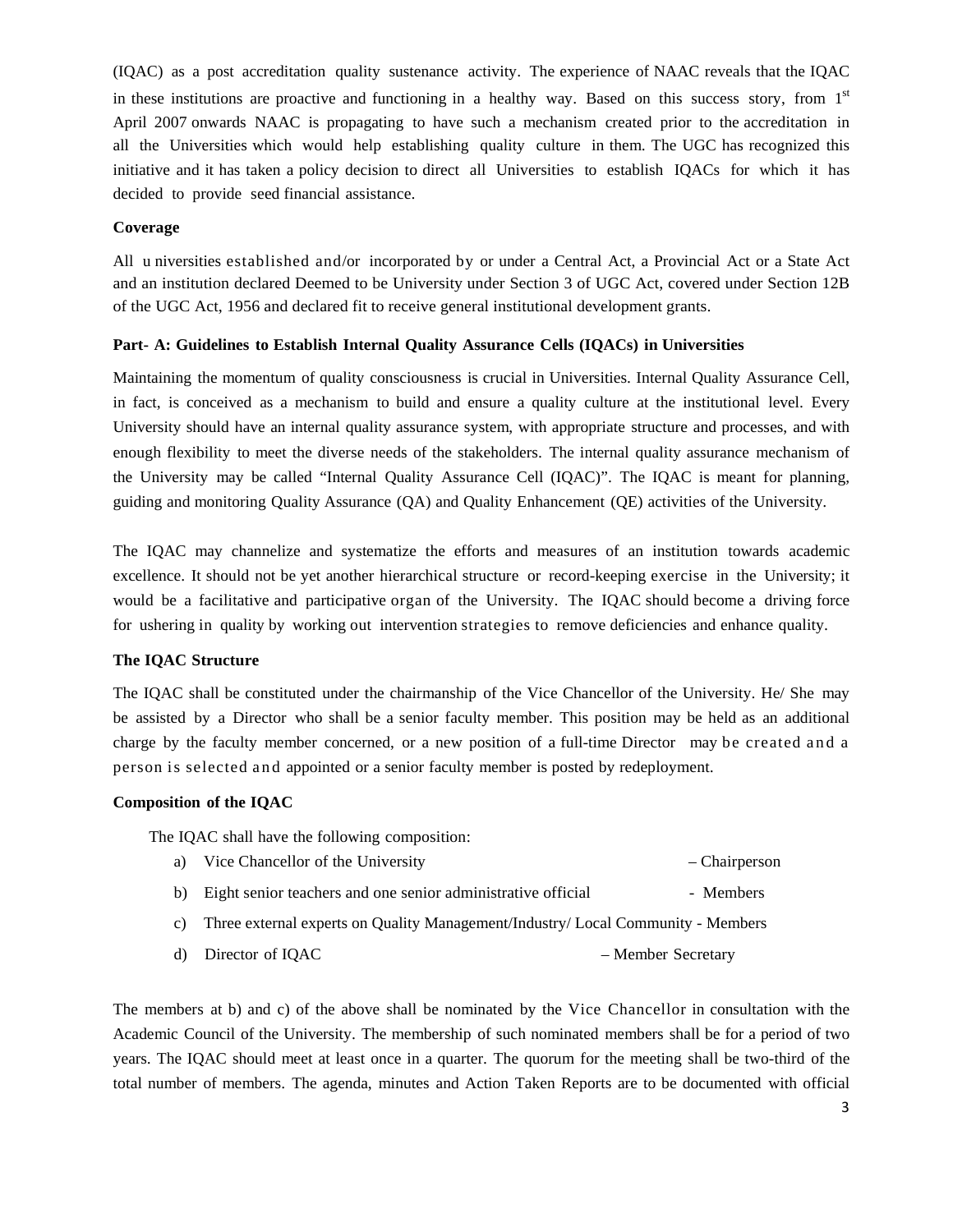#### **Goals**

- 1. To develop a quality system for conscious, consistent and catalytic programmed action to improve the academic and administrative performance of the University;
- 2. To promote measures for institutional functioning towards quality enhancement through internalization of quality culture and institutionalization of best practices.

#### **The IQAC shall have the following functions**

- Development and application of quality benchmarks/parameters for the various academic and administrative activities of the University;
- Facilitating the creation of a learner-centric environment conducive for quality education and faculty maturation to adopt the required knowledge and technology for participatory teaching and learning process;
- Arrangement for feedback responses from students, parents and other stakeholders on qualityrelated institutional processes;
- Dissemination of information on the various quality parameters of higher education;
- Organization of inter and intra University workshops, seminars on quality related themes and promotion of quality circles;
- Documentation of the various programmes/activities of the University, leading to quality improvement;
- Acting as a nodal agency of the University for coordinating quality-related activities, including adoption and dissemination of good practices;
- Development and maintenance of Institutional database through MIS for the purpose of maintaining /enhancing the institutional quality;
- Development of Quality Culture in University;
- Preparation of the Annual Quality Assurance Report (AQAR) of the University based on the quality parameters/assessment criteria developed by the relevant quality assurance body (like NAAC, NBA, AB) in the prescribed format;
- Bi-annual development of Quality Radars (QRs) and Ranking of Integral Units of HEIs based on the AQAR;
- Interaction with SQACs in the pre and post accreditation quality assessment, sustenance and enhancement endeavours.

#### **Follow up**

- The AQAR shall be approved by the statutory bodies of the University (such as Syndicate, Governing Council/Board) for the follow up action for necessary quality enhancement measures.
- The Universities shall regularly submit the AQARs to the NAAC/other accreditation bodies.
- All Universities shall submit AQARs and/or Quality Radars (QRs) and follow up reports of AQARs to the UGC.
- The IQAC must create its exclusive window on University website, to regularly report on its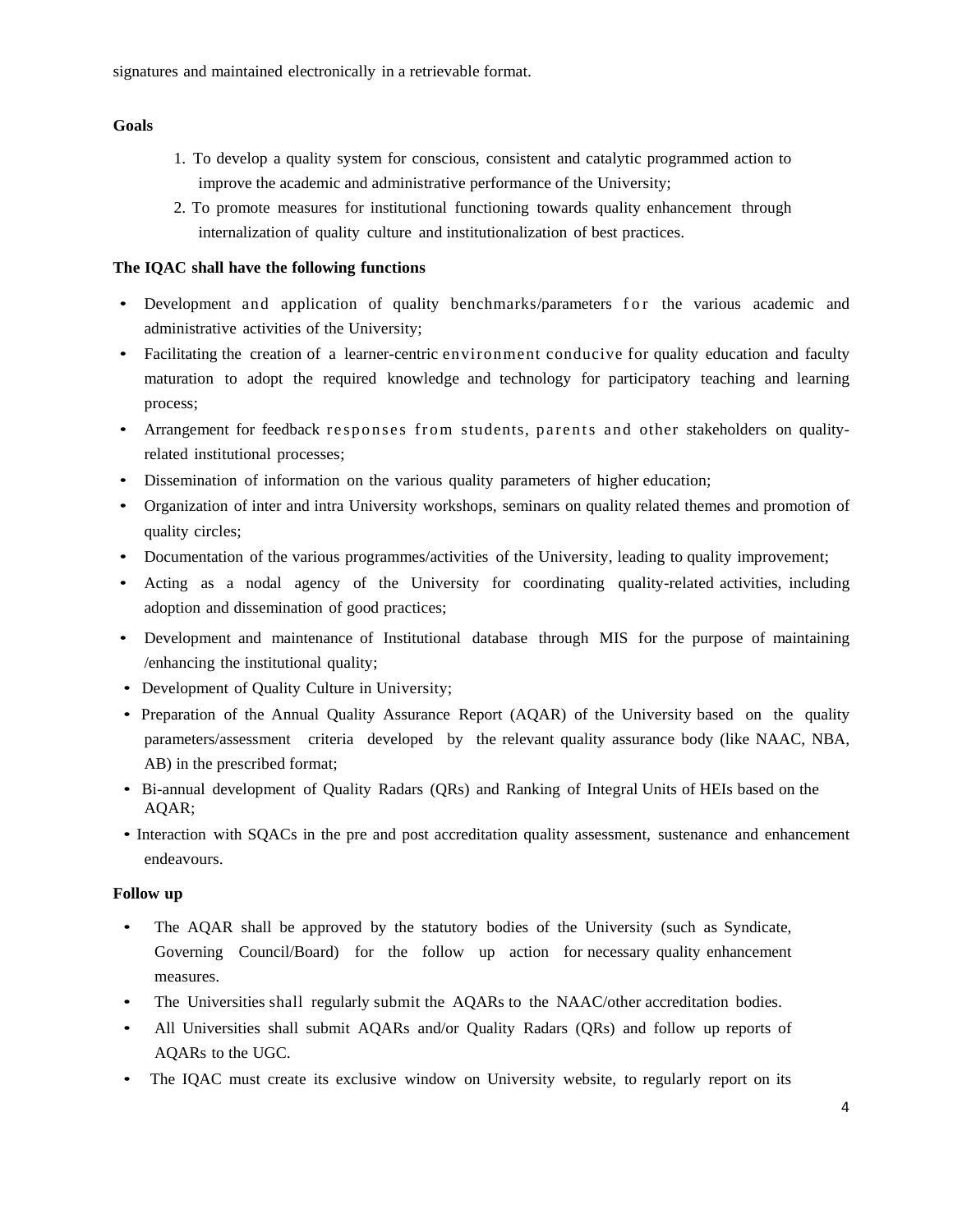activities, as well as for hosting the AQAR.

## **Benefits of IQAC**

- a) Ensure heightened level of clarity and focus in institutional functioning towards quality enhancement
- b) Ensure internalization of the quality culture;
- c) Ensure enhancement and integration among the various activities of the institution and institutionalize good practices;
- d) Provide a sound basis for decision-making to improve institutional functioning;
- e) Act as a dynamic system for quality changes in the University;
- f) Build an organized methodology of documentation and internal communication.

#### **Eligibility for Financial Assistance for establishing IQAC**

All Universities which are under section  $2(f)$  & 12B of the UGC Act will be eligible to receive the financial support for establishing and strengthening of the IQACs in them.

In order to meet the establishment and strengthening expenditure of the IQAC during the XII plan, the UGC will provide financial assistance of Rs.5.00 lakhs (to be released in two instalments of 90% and 10% of the total assistance) to each University. The expenditure can be incurred on following items:-

| Sl. No. | <b>Purpose of grant</b>                     | University   |
|---------|---------------------------------------------|--------------|
| 1.      | Honorarium to the Director / Coordinator,   |              |
|         | IQAC @Rs. 1000x12x5                         | $60,000/-$   |
| 2.      | Office Equipments                           | $1,00,000/-$ |
| 3.      | Hiring Services for Secretarial & Technical | 1,80,000/-   |
|         | <b>Services</b>                             |              |
| 4.      | <b>ICTs</b> Communication expenses          | $80,000/$ -  |
| 5.      | Contingencies                               | $80,000/-$   |
|         | 5,00,000/-                                  |              |

( Amount in Rs.)

#### **Part B: Monitoring Mechanism**

- a) NAAC and other respective accrediting bodies shall monitor the functioning of IQACs in universities .
- c) NAAC peer teams and those of other accreditation bodies will interact with the IQACs.

The Format for Annual Quality Assurance Report (AQAR) of the IQAC is given in the Annexure.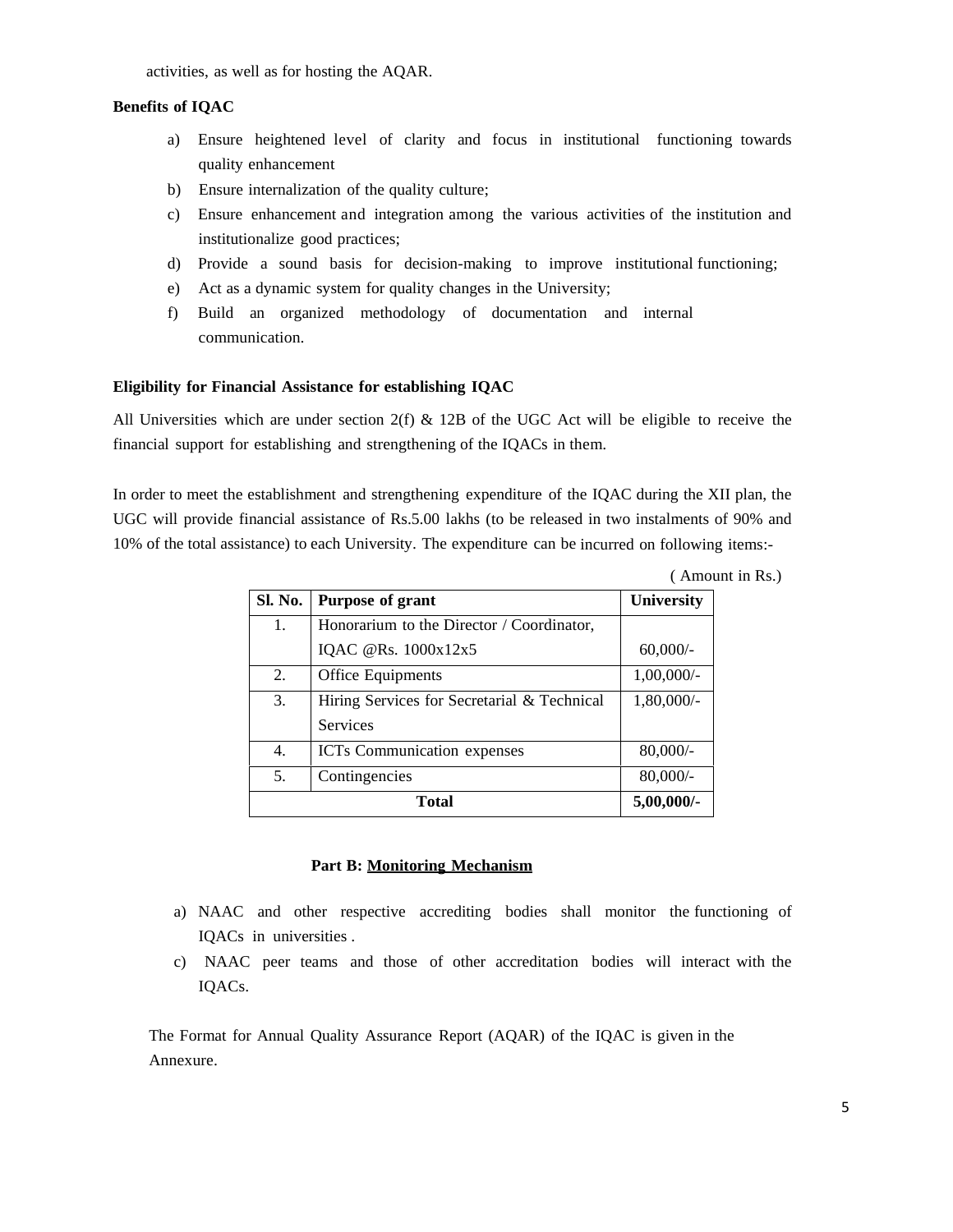**The Format for Annual Quality Assurance Report (AQAR) of the IQAC**

# **Section A: Plan of action chalked out by the IQAC in the beginning of the year towards quality enhancement (attach separate sheet if required).**

..............................................................................................................................

..............................................................................................................................

............................................................................................................................... ...............................................................................................................................

## **Section B: Details in respect of the following (attach separate sheet).**

- 1. Activities reflecting the goals and objectives of the University
- 2. New academic programmes initiated (UG and PG)
- 3. Innovations in curricular design and transaction
- 4. Inter-disciplinary programmes started
- 5. Examination reforms implemented
- 6. Candidates qualified: NET/SLET/GATE etc.
- 7. Initiative towards faculty development programme
- 8. Total number of seminars/workshops conducted
- 9. Research projects a) Ongoing; b) Completed
- 10. Patents generated, if any
- 11. New collaborative research programmes
- 12. Research grants received from various agencies
- 13. Details of research scholars
- 14. Citation index of faculty members and impact factor
- 15. Honors/Awards to the faculty: National and International
- 16. Internal resources generated
- 17. Details of departments getting assistance/recognition under SAP, COSIST (ASSIST)/DST, FIST, and other programmes
- 18. Community services
- 19. Teachers and officers newly recruited
- 20. Teaching Non-teaching staff ratio
- 21. Improvements in the library services
- 22. New books/journals subscribed and their value
- 23. Courses in which student assessment of teachers is introduced and the action taken on student feedback
- 24. Feedback from stakeholders
- 25. Unit cost of education
- 26. Computerization of administration and the process of admissions and examination results, issue of certificates
- 27. Increase in the infrastructural facilities
- 28. Technology upgradation
- 29. Computer & internet access and training to teachers, non-teaching staff and students